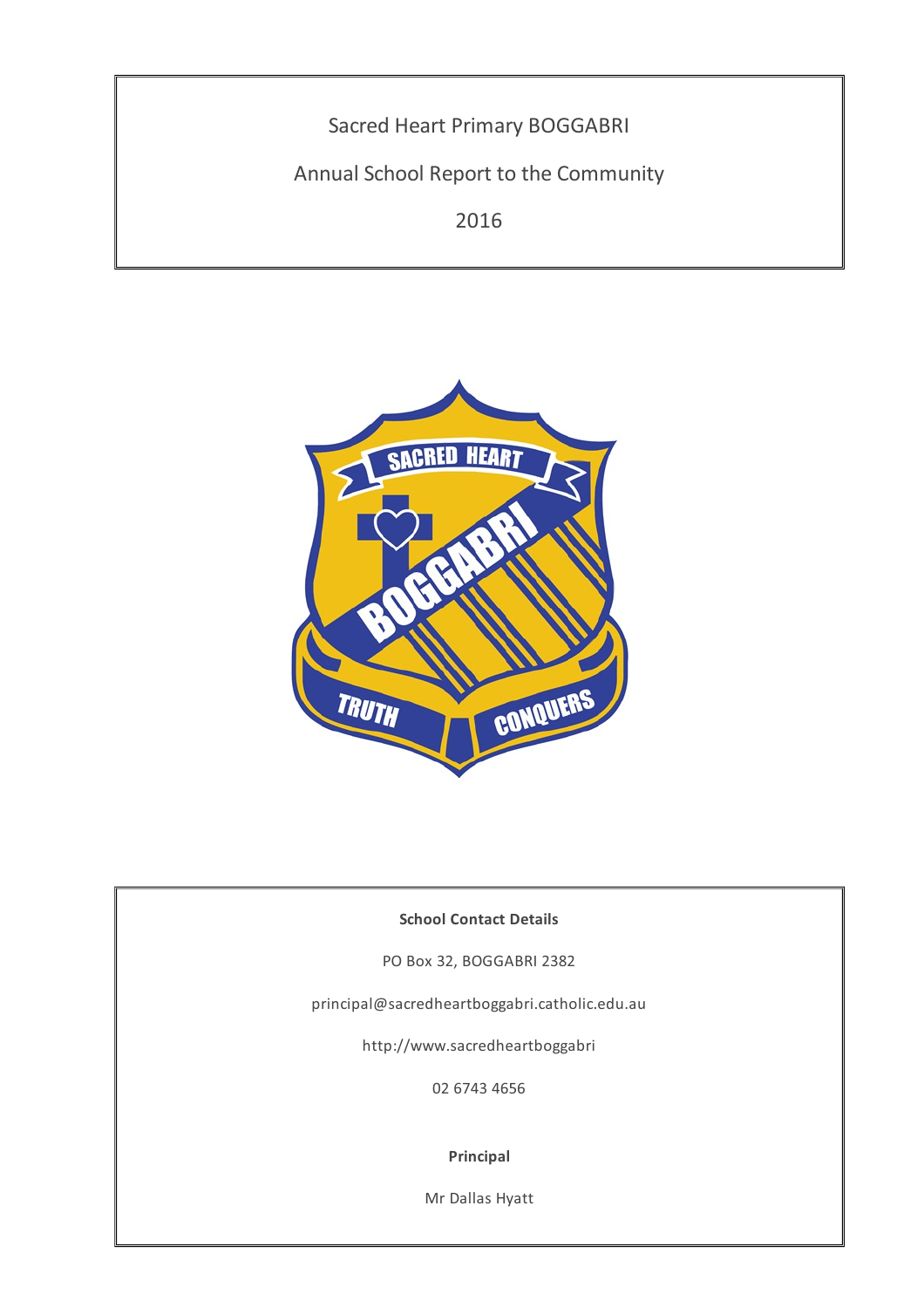Sacred Heart Primary is registered by the Board of Studies, Teaching and Educational Standards NSW. The Catholic Schools Office, Armidale the 'approved authority' for the Registration System formed under Section 39 of the Education Act 1990 (NSW).

The *Annual School Report to the Community* provides parents and the wider School community with fair, reliable and objective information about School performance measures and policies, as determined by the Minister for Education. The *Report* also outlines information about initiatives and developments of major interest and importance during the year and the achievements arising from the implementation of the School's Annual Improvement Plan.

The *Report* demonstrates accountability to regulatory bodies, the School community and the Catholic Schools Office, Armidale. This *Report* has been approved by the Catholic Schools Office, Armidale in consultation with the Regional Consultant who monitors that the School has appropriate processes in place to ensure compliance with all Board of Studies, Teaching and Educational Standards, NSW requirements for Registration and Accreditation.

This *Report* complements and is supplementary to School newsletters and other regular communications. Further information about the School may be obtained by contacting the School or by visiting the School's website.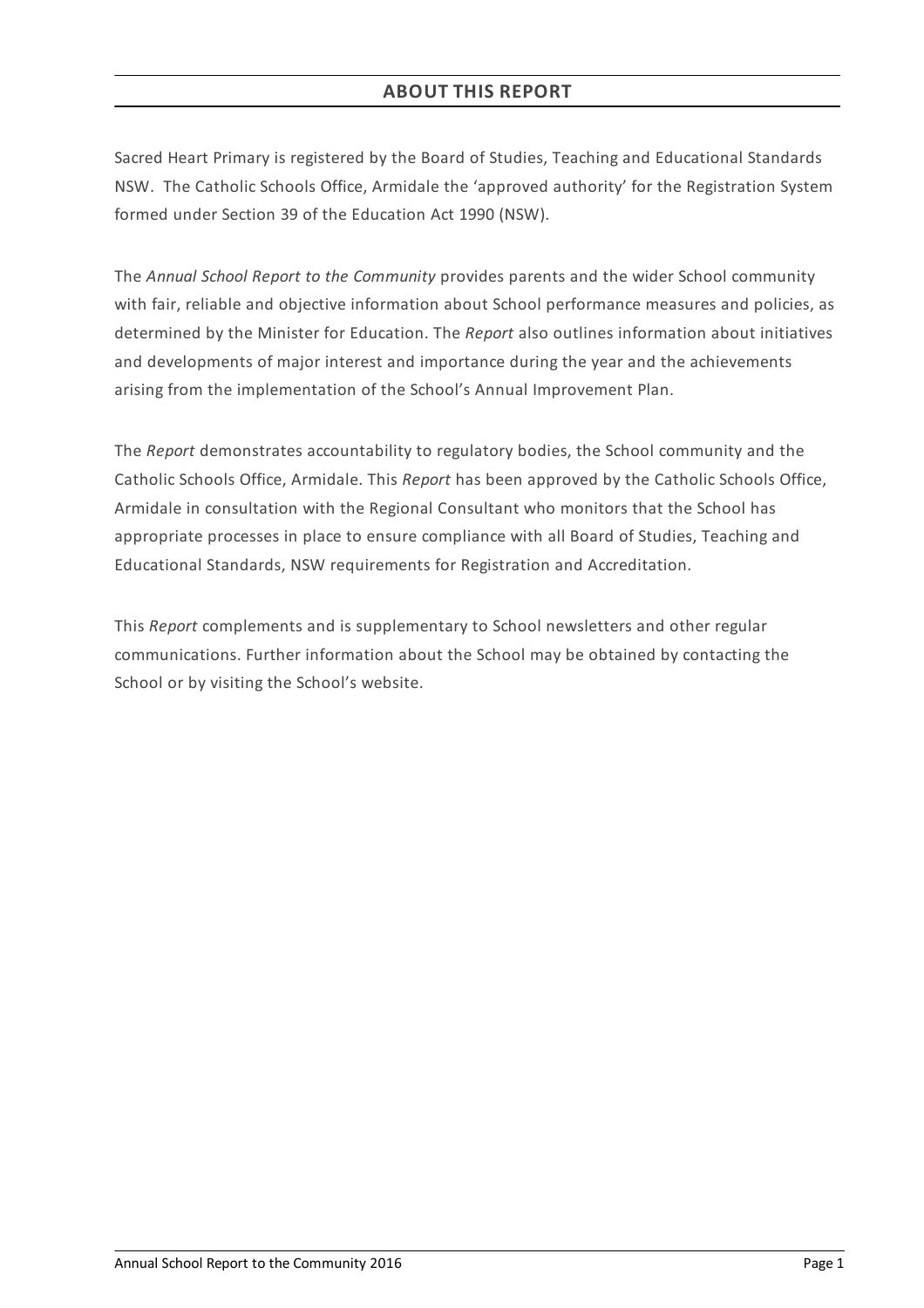### **Principal's Message**

It has been a privilege to begin my principalship at Sacred Heart Primary School. Since my arrival in Boggabri I have been made feel very welcome and I am surrounded by fantastic staff who are highly motivated and dedicated to ensure that every student has every opportunity to reach their academic potential. Sacred Heart Primary is more than a school, it is a family. The school carries the proud tradition of active community involvement and I would like to express my thanks and gratitude to a large number of members who have had a role with the various programs and events the school has been involved with this year.

Sacred Heart Primary is continuing its proud tradition of preparing its students for the 21st century. Contemporary classroom design and innovative teaching practices with the student being at the centre of learning enables them to have the best possible learning experience. Collaboration between all members of the school community ensures that every child has a learning plan that suits their needs, interests and abilities.

All members of the Sacred Heart should be proud of the accomplishments that has been achieved this year and I know 2017 will be even better.

#### **Parent Body Message**

In 2016, Sacred Heart's active involvement with parents continued through the organisation of the Parents, Teachers and Friends Association in a number of fundraising, social and community events. These included: Community Calendar, Drover's Campfire, Fashion Parades, Raffles, BBQ's, Local Street Fairs, and the successful running of the school canteen and uniform/clothing pool. The PTF also assisted with the Mini-Olympics and Public Speaking days that encouraged the development of several small schools' social and interaction skills. These activities have assisted with financial support with excursions, grounds and maintenance, presentation night and the purchasing of various school resources. Apart from attending PTF meetings, parents assisted in working bees, as tutors for classroom support as well as being the audience at various parent assemblies and similar school functions. A Parent Information Night was held at the beginning of the year in which class organisation, homework expectations, curriculum and other programs were discussed. I would like to acknowledge all of the staff who go well beyond the call of duty for the hours they put in educate and support our children.

#### **Student Body Message**

As leaders of the school we would like to thank all members of the school community for a great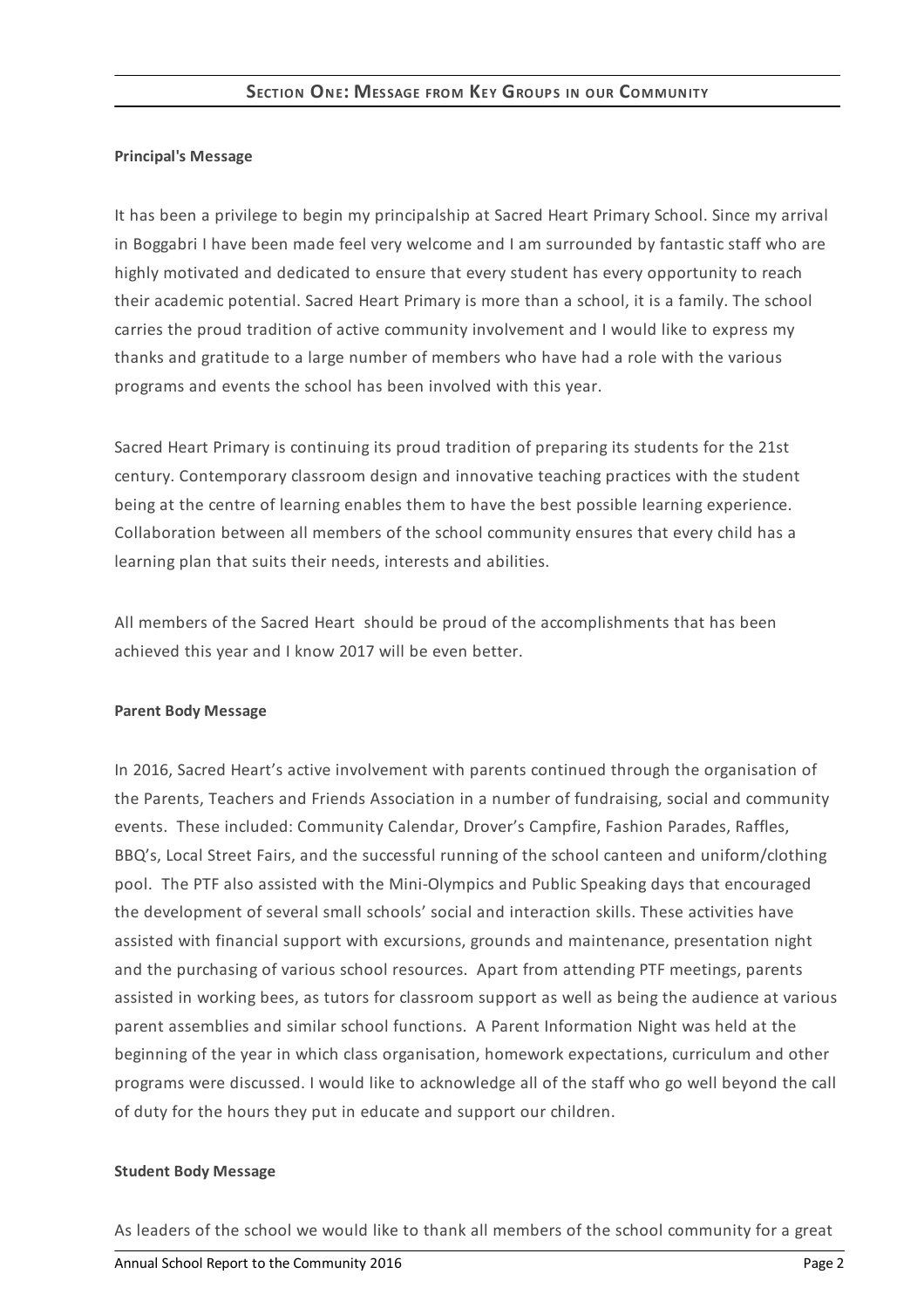experience. Sacred Heart has a great range of equipment to help us learn. All students enjoy using modern tools and equipment that we have at our school. We use Chromebooks and IPAD's for a whole range of subjects. The students enjoy using the new sports equipment that we use regularly. The children always have an input to further improve various aspects in the school.

Sacred Heart offers support to everyone in our learning community. Our open classroom provides us with every opportunity with our learning. All students are happy and are encouraged to participate in different kinds of activities. We have started Mini-Vinnies, established handball competitions and who can forget our Grandparents Day.

Our school, especially the teachers and staff encourages us to be the best that we can possibly be. Our parents devote a lot of time to take reading and mathematics groups as well as school banking. The PTF have worked together to further improve the general appearance of the school.

Thank you to all students because with your help we have enjoyed our time here at Sacred Heart.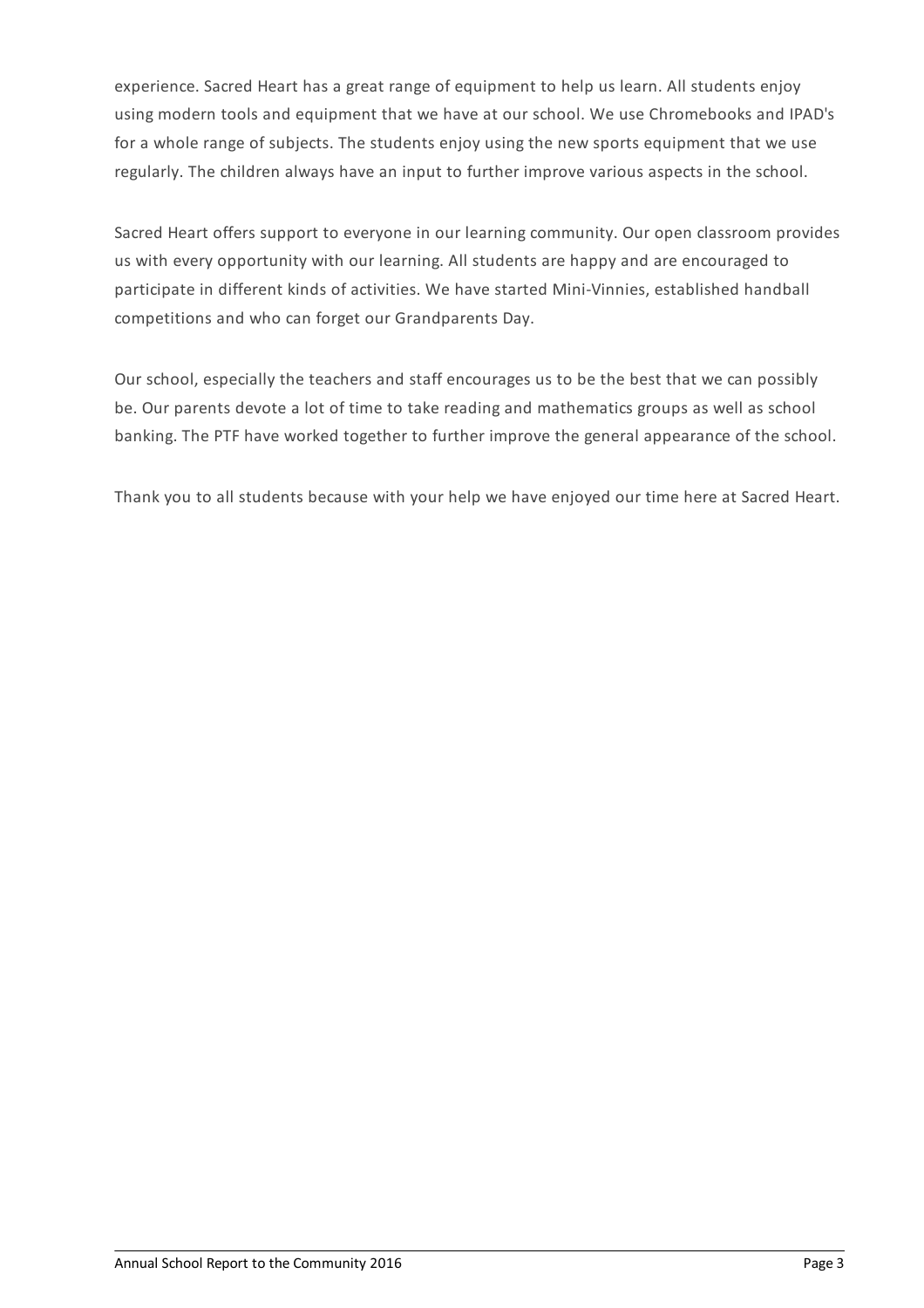Sacred Heart Primary is a Catholic systemic Co-educational School located in BOGGABRI.

The town of Boggabri is located midway between Gunnedah and Narrabri on the Kamilaroi Highway and is situated on the banks of the Namoi River. It is a township of approximately 900 people and has two primary schools which serve the needs of the mixed farming and mining community. Our student population is drawn from Boggabri and surrounding districts within a 25km radius. Sacred Heart School, Boggabri, was founded by the Sisters of St Joseph in 1911. The Sisters of St Joseph were founded by Blessed Mary MacKillop, who died in 1909, so possibly the creation of a convent and school at Boggabri were amongst her last decisions. Until 1918, the Sisters conducted school in the church. Fr Daniel Keane was made Parish Priest of Gunnedah in 1918 and in that year he built a new school, which occupied the site of the present school building in Boggabri. In 1965 a new brick building was opened and blessed by Bishop E J Doody. The administration building was added in 1985 and blessed by Bishop H J Kennedy. The Sisters of St Joseph were in charge of the school until 1980 and continued to teach until 1984 with Sr Roseanne being the last Sister to teach at the school. The old weatherboard convent was replaced by the brick building in which Sr Maria used to reside before she retired in June 2016. Since then the school has been staffed entirely by lay people and continues to serve the educational needs of the area.

Sacred Heart has been able to facilitate a great degree of independence in learning with students progressing at their own rate. Older students help younger ones and the teachers are able to contact each student at their point of need. Younger students can see and hear older students working at a more advanced level. There is a sense of pride, personal possession and involvement at Sacred Heart which results in greater cooperation and fewer discipline issues. Sacred Heart offers learner centred and small group experiences with many opportunities for participation and expression. Sacred Heart is also well supported by a committed parent and community making it a great place for your child's education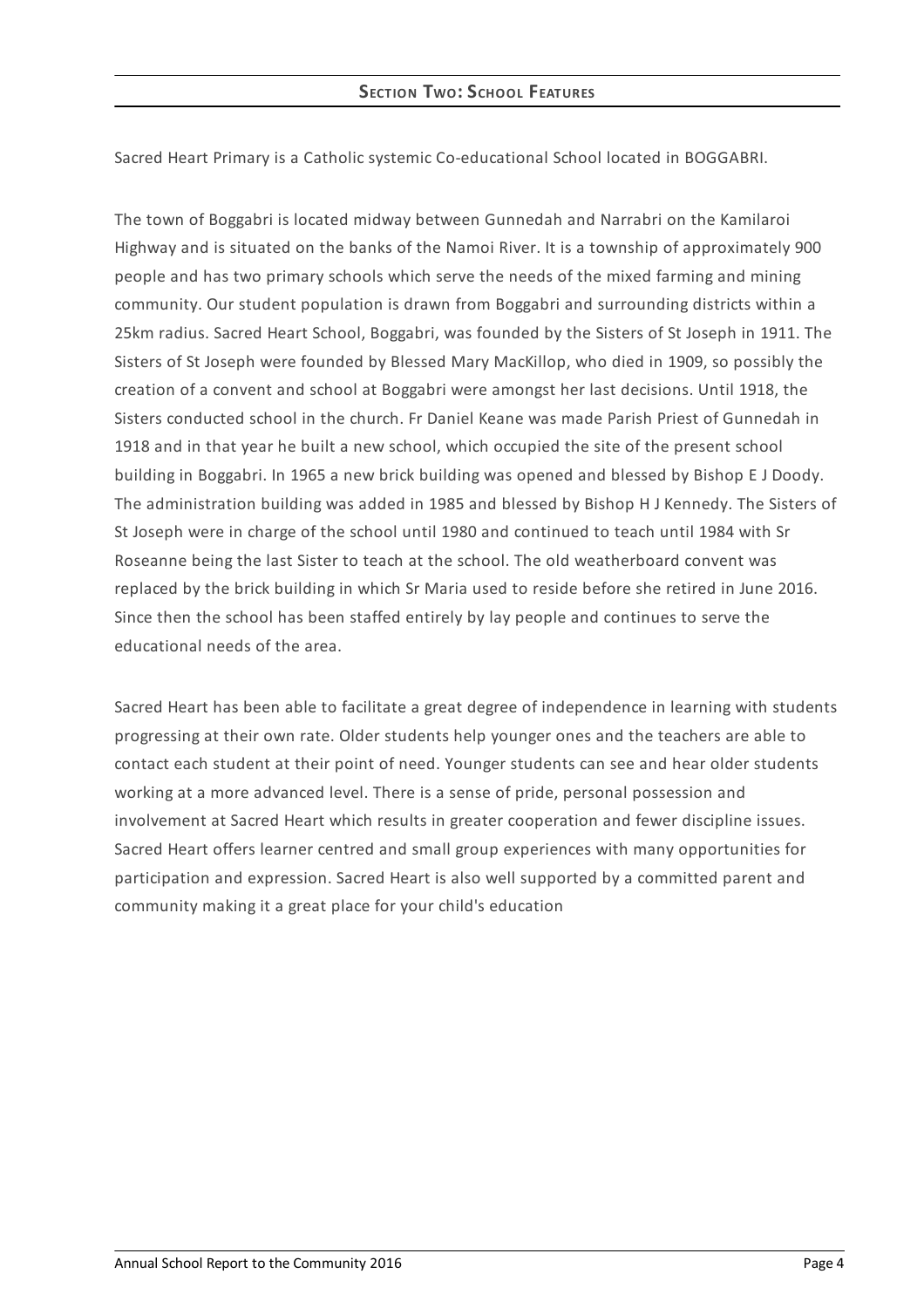# **SECTION THREE:STUDENT PROFILE**

### **Student Enrolment**

The School caters for students in Kindergarten to Year 6. Students attending this School come from a variety of backgrounds. The following information describes the student profile for 2016:

| <b>Girls</b> | <b>Boys</b> | LBOTE* | <b>Total Students</b> |
|--------------|-------------|--------|-----------------------|
| ᅩ            | --          |        | ←                     |

\* Language Background Other than English

### **Enrolment Policy**

The Diocese of Armidale adheres to the policy as endorsed by the Bishops Commission for Catholic Schools 'Enrolment of Students in the Catholic Systemic Schools of the Diocese of Armidale'*[.](http://www.ceosyd.catholic.edu.au/About/Pages/pol-pos-papers.aspx)* The Catholic Schools Office Armidale monitors the implementation of this policy. The policy has been developed in the context of government and system requirements. Children from families who are prepared to support the ethos and values of the Catholic Church may be considered eligible for enrolment. A pastoral approach is adopted for parents experiencing genuine difficulty with the payment of fees.

This school does not have any enrolment policies or support documents in addition to the Bishop's Commission for Catholic Schools 'Enrolment Policy' for schools in the Diocese of Armidale. This policy is available on the Armidale Catholic Schools Office website at;

http://www.arm.catholic.edu.au

## **Student Attendance Rates**

The average student attendance rate for 2016 was 91.86%. Attendance rates disaggregated by Year group are shown in the following table.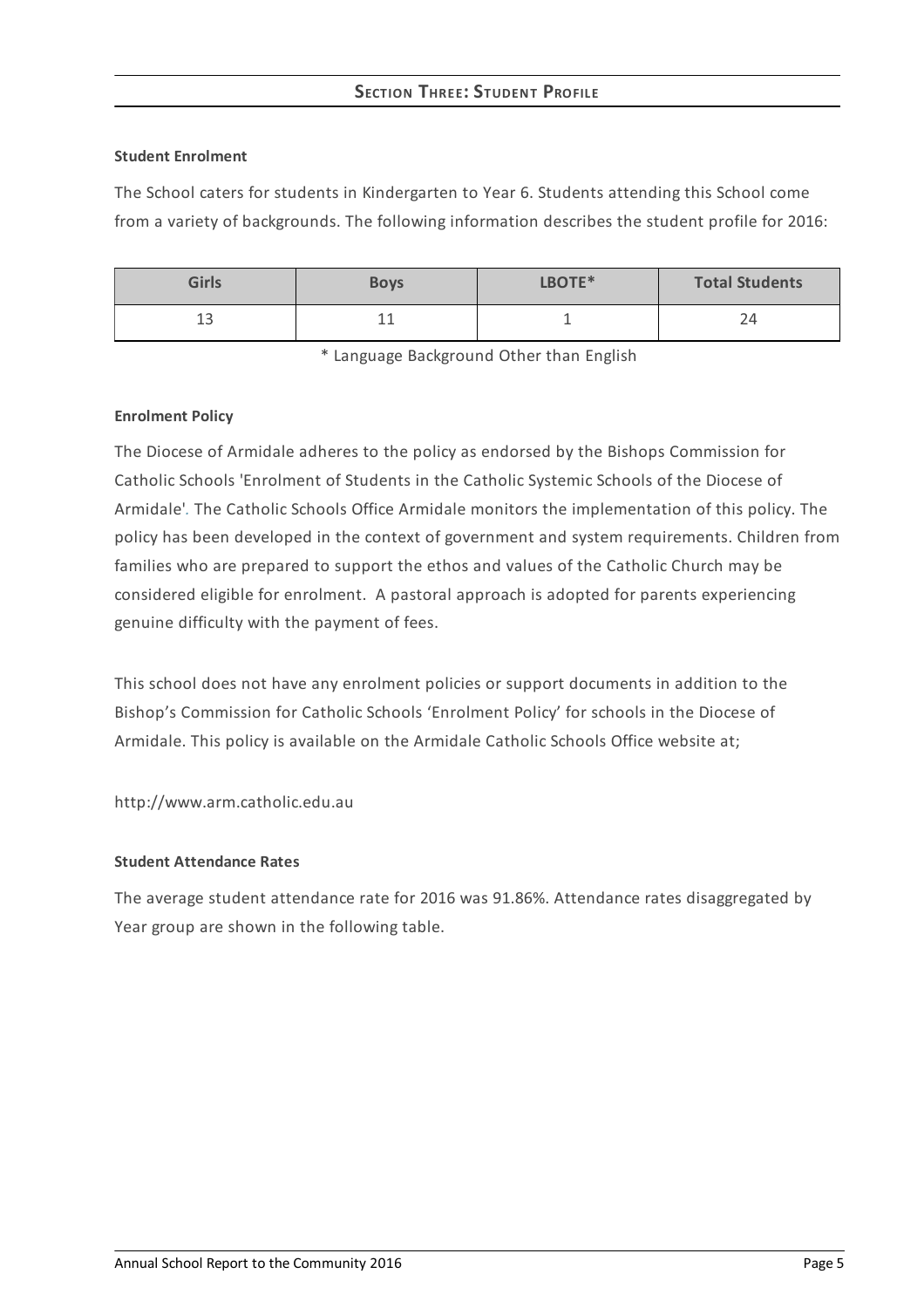| <b>Attendance rates by Year group</b> |        |  |  |
|---------------------------------------|--------|--|--|
| Kindergarten                          | 93.00% |  |  |
| Year 1                                | 91.00% |  |  |
| Year 2                                | 91.00% |  |  |
| Year <sub>3</sub>                     | 90.00% |  |  |
| Year 4                                | 94.00% |  |  |
| Year 5                                | 90.00% |  |  |
| Year 6                                | 94.00% |  |  |

### **Managing Student Non-Attendance**

Regular attendance at school is essential if students are to maximise their potential. The School, in partnership with parents, is responsible for promoting the regular attendance of students. While parents are legally responsible for the regular attendance of their children, School staff, as part of their duty of care, monitor part or whole day absences.

School staff, under the Principal's leadership, support the regular attendance of students by:

- providing a caring teaching and learning environment which fosters students' sense of wellbeing and belonging to the School community;
- maintaining accurate records of student attendance;
- recognising and rewarding excellent and improved student attendance;
- implementing programs and practices to address attendance issues when they arise.

The Principal is responsible for supporting the regular attendance of students by ensuring that:

- parents and students are regularly informed of attendance requirements and the consequences of unsatisfactory attendance;
- all cases of unsatisfactory attendance and part or full day absences from school are investigated promptly and that appropriate intervention strategies are implemented;
- the Director of Catholic Schools or designated Catholic Schools Office Armidale officer is provided with regular information about students for whom chronic non-attendance is an issue and for whom School strategies have failed to restore regular attendance.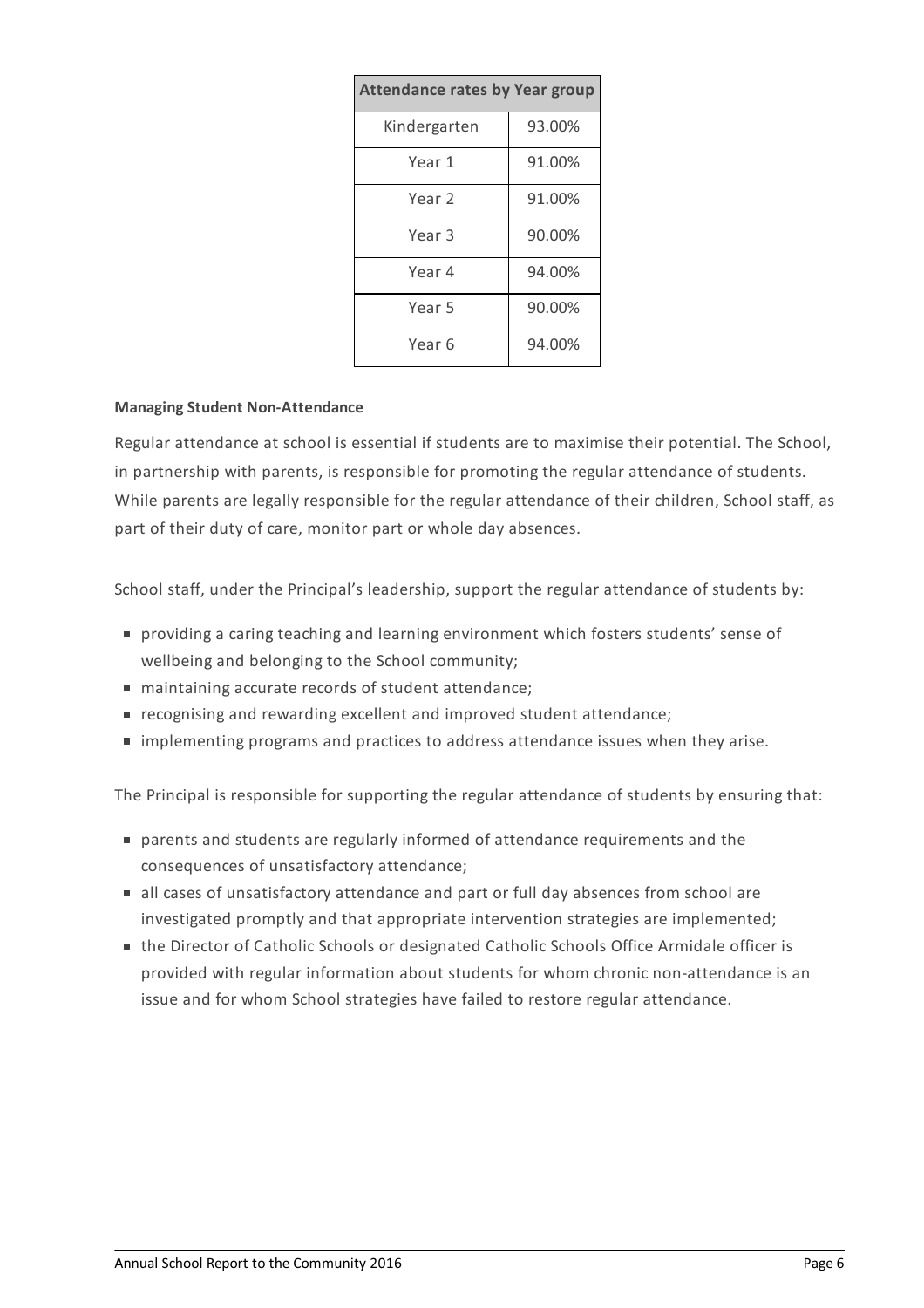| <b>Total Teaching Staff*</b> | <b>Total Non-Teaching Staff</b> | <b>Combined Total</b> |
|------------------------------|---------------------------------|-----------------------|
|                              |                                 |                       |

The following information describes the staffing profile for 2016:

\* This number includes 1 full-time teachers and 3 part-time teachers.

Percentage of staff who are Indigenous 0%

### **Professional Learning**

The ongoing professional development of each staff member is highly valued. Professional learning can take many forms including whole school staff days, subject specific in services, meetings and conferences and a range of professional learning programs provided by the Catholic Schools Office Armidale. The School takes responsibility for planning, implementing, evaluating and tracking of its staff professional learning and individual staff members take responsibility for their ongoing professional development. All teachers have been involved in professional learning opportunities during the year related to improving student outcomes.

The School held the equivalent of five staff developments days this year with areas of focus as follows:

| Term 1 | Working as a Professional Learning Community to review and extend school<br>improvement |
|--------|-----------------------------------------------------------------------------------------|
| Term 2 | Core Catholic Principles and Values                                                     |
| Term 3 | Aligning the AITSL Standards to Professional Learning Programs                          |
| Term 4 | Enhancing Mathematics In The Classroom                                                  |

During 2016 the teaching and support staff of Sacred Heart Primary engaged in a number of Professional Development opportunities to further enhance professional capacity. These included: Online SALT (child protection), CSOHS and Excursion modules. Other opportunities included: lesson observation workshop, Google for Education, Leaders of Learning meetings (once a term) Explicit Teaching of Reading, twilight retreats and Secretarial Inservice. Weekly and whole day staff PLT meetings were an opportunity for the staff to share their experiences of participation in professional learning.

#### **Teacher Standards**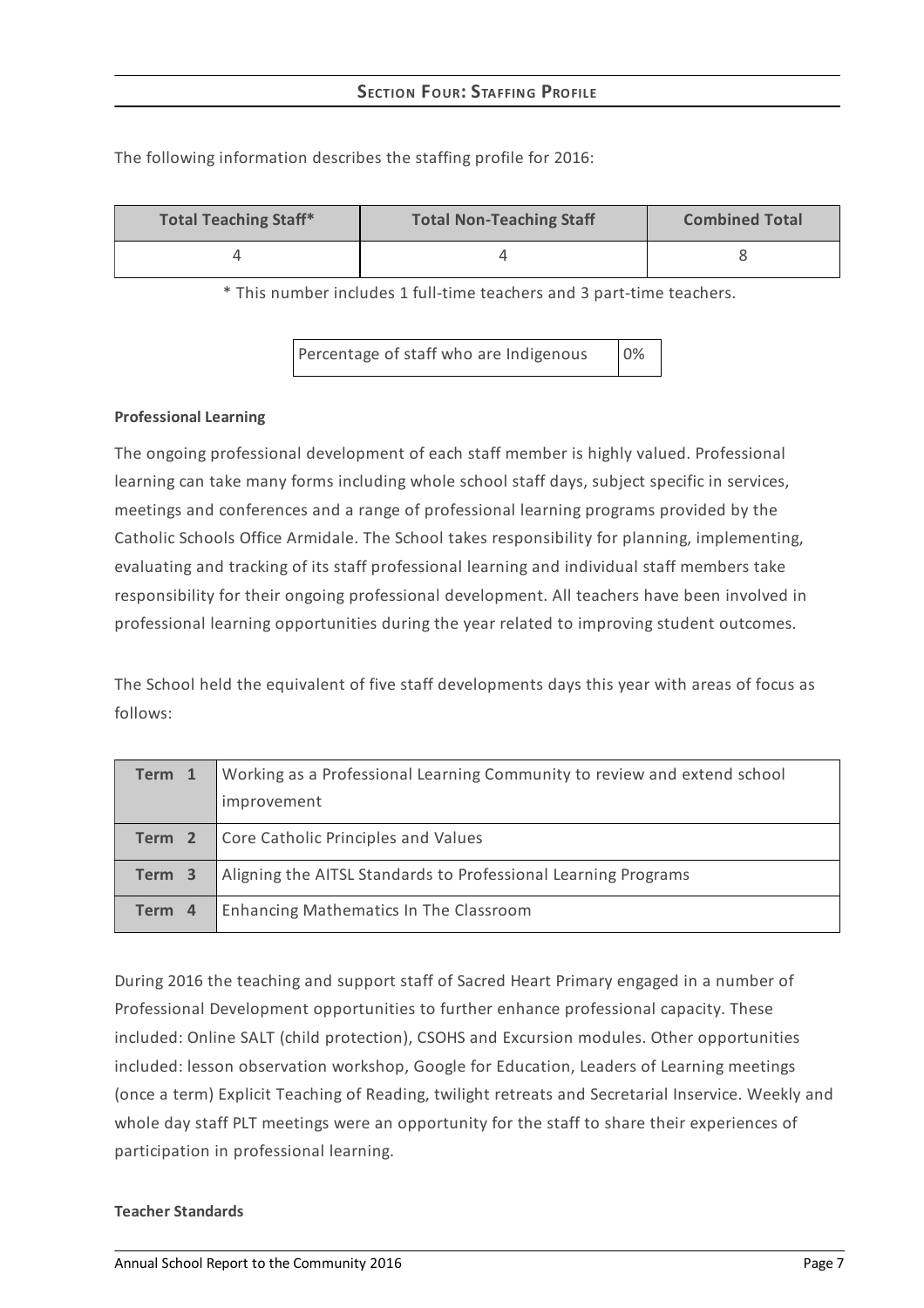The following table sets out the number of teachers who fall into each of the categories determined by the Board of Studies, Teaching and Educational Standards, NSW:

| <b>Teacher Qualifications</b>                                                                                                                 | Number of<br><b>Teachers</b> |
|-----------------------------------------------------------------------------------------------------------------------------------------------|------------------------------|
| 1 Those having formal qualifications from a recognised higher education<br>institution or equivalent.                                         |                              |
| Those having graduate qualifications but not a formal teaching qualification<br>from a recognised higher education institution or equivalent. |                              |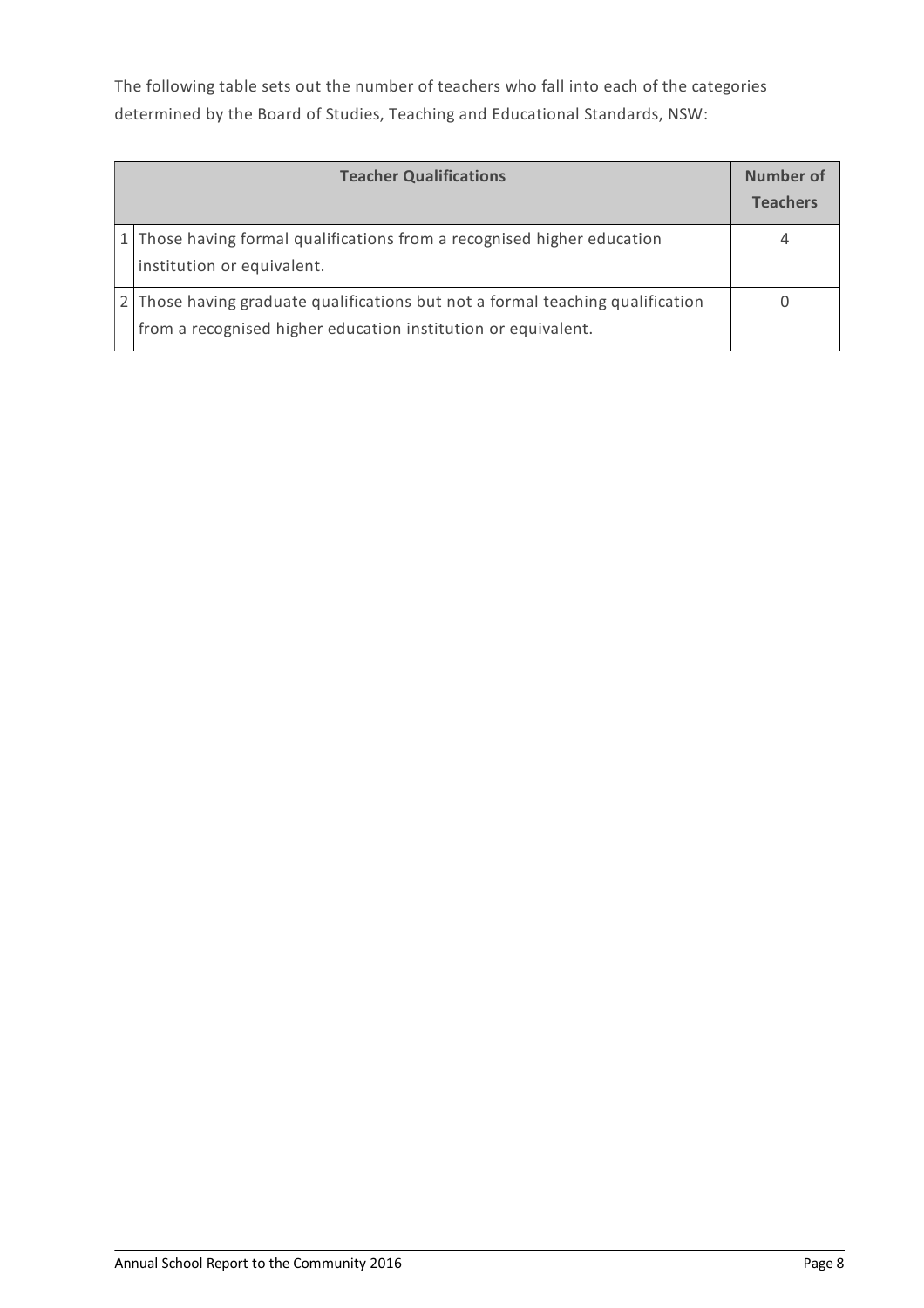Sacred Heart Primary follows the Armidale Diocesan Religious Education Curriculum and uses the student text *To Know, Worship and Love,* as authorised by the Bishop of Armidale, Michael Kennedy.

The beginning of the year is marked with an Opening School Mass at which leaders and Student Representative Council Members are inducted. Thereafter the school celebrates Mass on a weekly basis. Sacramental programs for Reconciliation (3 students 2016) and Communion (0 students 2016) were conducted as students become eligible. Confirmation was not held in 2016. Feasts and Holy days are celebrated in consultation with the parish priest. This year the Feast of The Sacred Heart, the Feast of the Assumption, All Souls Day and Ash Wednesday were significant celebrations. Parents are invited to participate on all occasions. There are currently no students active in the ministry of Altar Serving. This year the school celebrated in Catholic Schools Week with an open day to which parents were invited and participated in the classroom activities that were on. The school year concluded with an End of Year Mass. Most staff attended twilight retreat days run by the Diocesan Spirituality Team which were held at Sacred Heart. Staff prayer is held on a weekly basis and all staff share responsibility in turn for its preparation and delivery. School masses are organised by staff in a similar manner. Children participate in regular school and class prayer and also prepare public prayer for assemblies at relevant times such as at Easter. Parents are invited to participate in education nights when their child has sacramental preparation and all children in the school join in the retreat day activities with their classmates leading up to reception of the sacrament. The whole school community was involved in a number of fund raising activities including Project Compassion and Children's Mission. St Vincent de Paul was supported through the donation of food, clothing and toys for winter and Christmas appeals and also this year the school established its own Mini-Vinnies Group. Students were also active in visiting the local hospital to present concert items and read to the residents. Sacred Heart School has a very close working relationship with Sacred Heart Parish. The Priest administers Sacred Heart through St Joseph's, Gunnedah. The principal attends Parish Pastoral Council meetings and assists in joint activities when required. The Parish Priest is on the School Board and the interests of both the parish and school are served by this structure allowing communication and planning to occur. We advertise parish events in our school newsletter, the Boggabri local paper and on notice boards and we regularly have information in the parish bulletin.

Students in Years 6 in Catholic schools in the Diocese of Armidale undertake the Diocesan Religious Education (RE) Test annually. The test consists of fifty multiple-choice questions. Results of the test are analysed by teachers and are used to inform teaching and learning in Religious Education.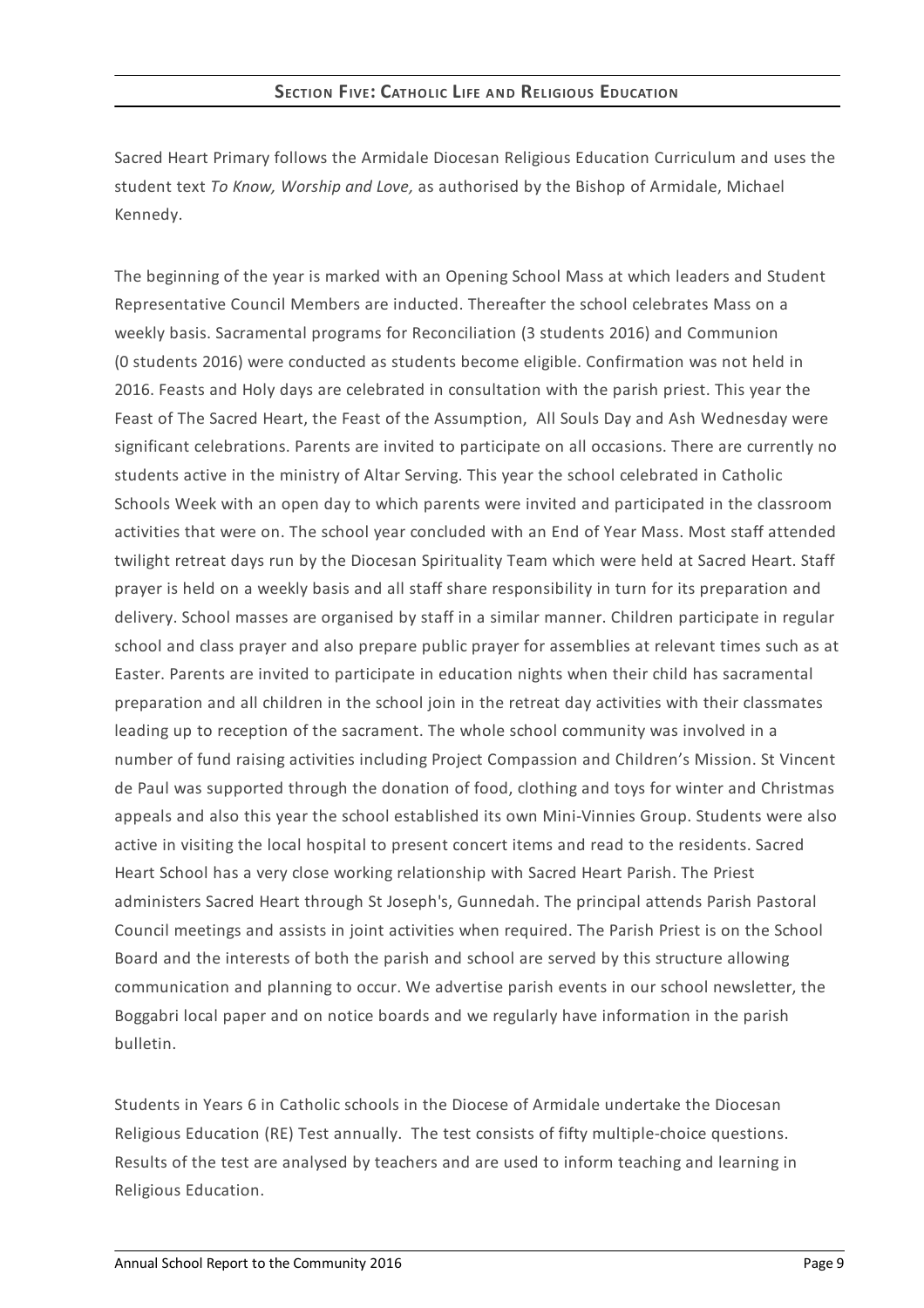| Our School's average result (as a mark out of 50) |       |  |  |
|---------------------------------------------------|-------|--|--|
| Year 6                                            | 37.00 |  |  |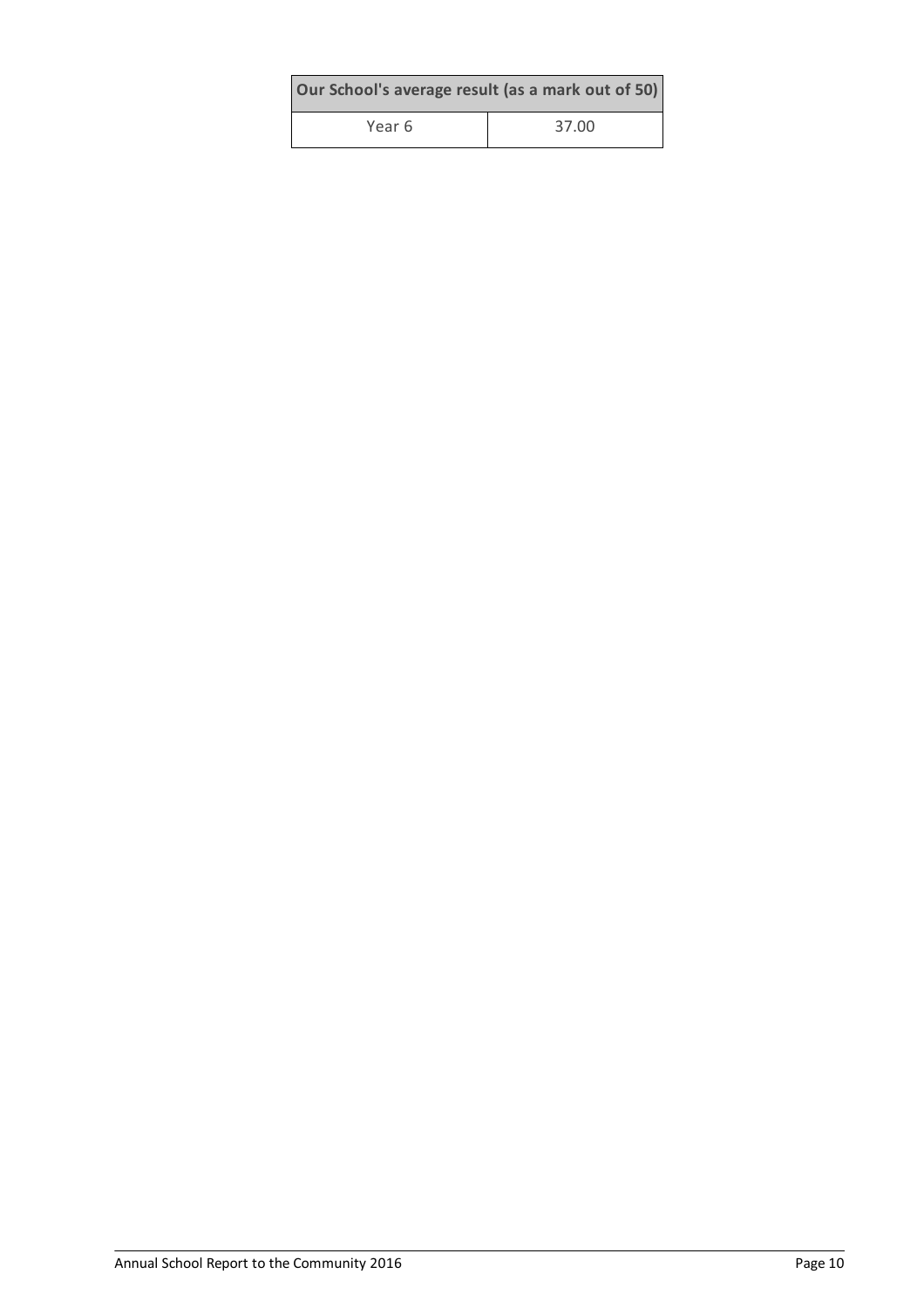# **SECTION SIX: CURRICULUM**

The school provides an educational program based on, and taught in accordance with the Board of Studies, Teaching and Educational Standards, NSW syllabuses for Primary Education. The Key Learning Areas (KLAs) are English, Mathematics, Science and Technology, Human Society and its Environment, Creative Arts and Personal Development, Health and Physical Education. In addition, the school implements the curriculum requirements of the Catholic Schools Office Armidale.

Sacred Heart School reviews curriculum policies and processes regularly. Teaching aims to reflect best practice and ensure curriculum requirements and perspectives have been catered for. To support students at risk a thorough system of tracking and testing across Kinder to Year Six is in use. Students are supported through Reading and Maths in class assistance by parents and withdrawal for small group work with an Educational Assistant. Also through the open classroom, students are placed in groups with mathematics and reading comprehension to provide more support and enrichment. Gifted students are offered support through access to web based activities including Smartkiddies and also participating in an extension online mathematics program operated by the Armidale CSO. Other expanded learning opportunities have included participation in such events as International Day Competition, National Aboriginal and Torres Strait Islander Week program, school excursions and Northwest Science Challenge amongst others. The school also uses its Information and Communication Technology hardware to increase exposure to new technology and to increase engagement particularly with additional needs students. This year the school has continued on with the process of incorporating the Google suite of products which enhances the possibility of collaborative pedagogical approaches through the use of technology. A comprehensive sporting program exists with three major carnivals through which children may reach diocesan, state and national representation. In cross country there were 9 regional representatives . In athletics there were 7 regional representatives. 1 child represented the school in horse sports. This was our ninth year of Tennis for sport and the skill development of children was very evident. The school combines with St Joseph's Primary Wee Waa and Warialda in netball and soccer knockouts during the year. Also the school hosted a Mini Olympics Day with small schools across the region competing.The cultural program this year included performing at the Gunnedah Eisteddfod, where the school won the small schools choral speaking. The Boggabri and District Small Schools Public Speaking Competition was also on this year. Sacred Heart won 13 prizes. We also participated in the Gunnedah Show with a school display and writing competition entries. Learning outcomes for students were enhanced through Quality Learning Strategies and integration of technology objectives particularly using interactive whiteboards and chrome books in the classroom. Information and Communication Technology outcomes were significantly enhanced through the integration of Technology through all Key Learning Areas.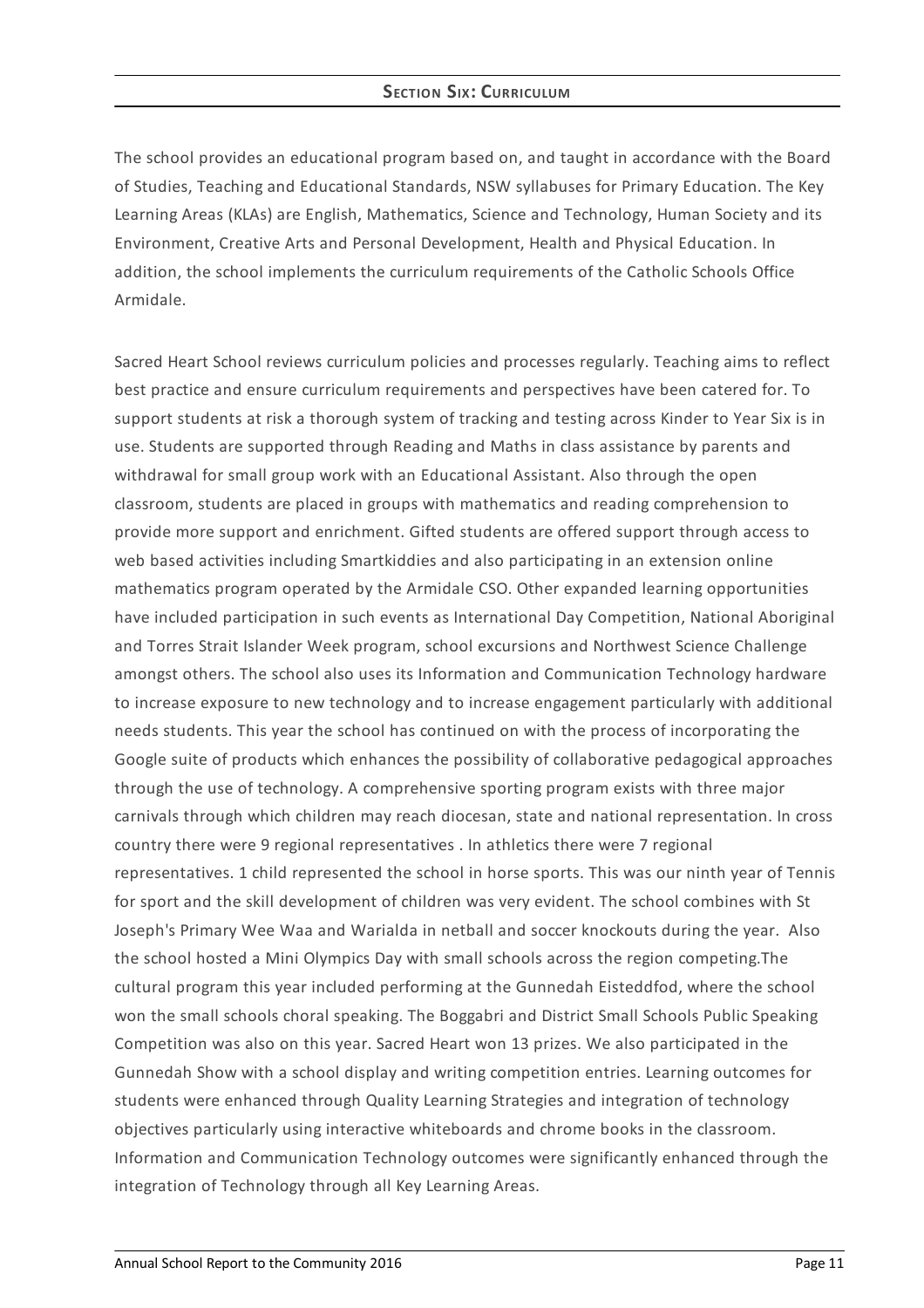Note: Year 3 and 5 are below the student number reporting threshold for NAPLAN.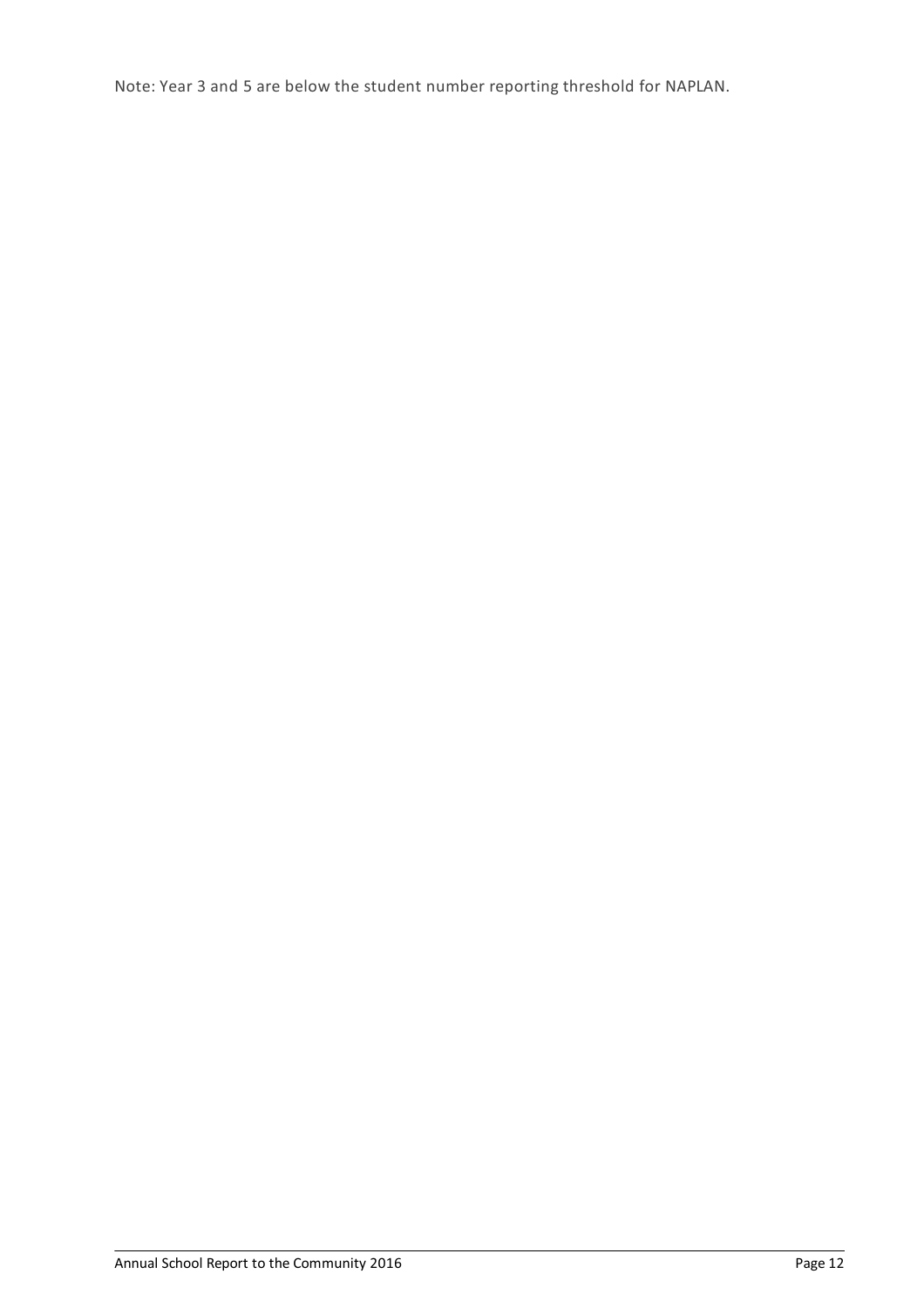# **SECTION SEVEN:STUDENT PERFORMANCE IN STATE-WIDE TESTS AND EXAMINATIONS**

The National Assessment Program – Literacy and Numeracy (NAPLAN) is an annual assessment for students in Years 3, 5, 7 and 9. NAPLAN assessment results provide valuable information about student achievements in literacy and numeracy. An analysis of these results assists School planning and is used to support teaching and learning programs.

The tables below show the percentages of students who achieved particular skill bands in numeracy and the aspects of literacy. The School results shown are compared to students nationally. Literacy is reported in four content strands (aspects): Reading, Writing, Spelling, Grammar and Punctuation. Numeracy is reported as a single content strand.

| <b>NAPLAN RESULTS 2016</b> |                 | % of students in the<br>top 2 bands |                  | % of students in the<br>bottom 2 bands |                  |
|----------------------------|-----------------|-------------------------------------|------------------|----------------------------------------|------------------|
|                            |                 | <b>School</b>                       | <b>Australia</b> | <b>School</b>                          | <b>Australia</b> |
|                            | <b>Reading</b>  | $0.00\%$                            | 49.40%           | $0.00\%$                               | 11.50%           |
|                            | <b>Writing</b>  | $0.00\%$                            | 48.80%           | $0.00\%$                               | 6.20%            |
| Year<br>3                  | <b>Spelling</b> | $0.00\%$                            | 46.40%           | $0.00\%$                               | 12.40%           |
|                            | Grammar         | $0.00\%$                            | 52.50%           | $0.00\%$                               | 9.60%            |
|                            | <b>Numeracy</b> | 0.00%                               | 35.60%           | $0.00\%$                               | 13.40%           |

| <b>NAPLAN RESULTS 2016</b> |                 | % of students in the<br>top 2 bands |                  | % of students in the<br>bottom 2 bands |                  |
|----------------------------|-----------------|-------------------------------------|------------------|----------------------------------------|------------------|
|                            |                 | <b>School</b>                       | <b>Australia</b> | <b>School</b>                          | <b>Australia</b> |
|                            | <b>Reading</b>  | $0.00\%$                            | 35.30%           | $0.00\%$                               | 15.50%           |
|                            | <b>Writing</b>  | $0.00\%$                            | 17.20%           | $0.00\%$                               | 18.10%           |
| Year<br>5                  | <b>Spelling</b> | $0.00\%$                            | 29.80%           | $0.00\%$                               | 17.20%           |
|                            | Grammar         | $0.00\%$                            | 36.30%           | $0.00\%$                               | 15.00%           |
|                            | <b>Numeracy</b> | 0.00%                               | 28.30%           | 0.00%                                  | 16.50%           |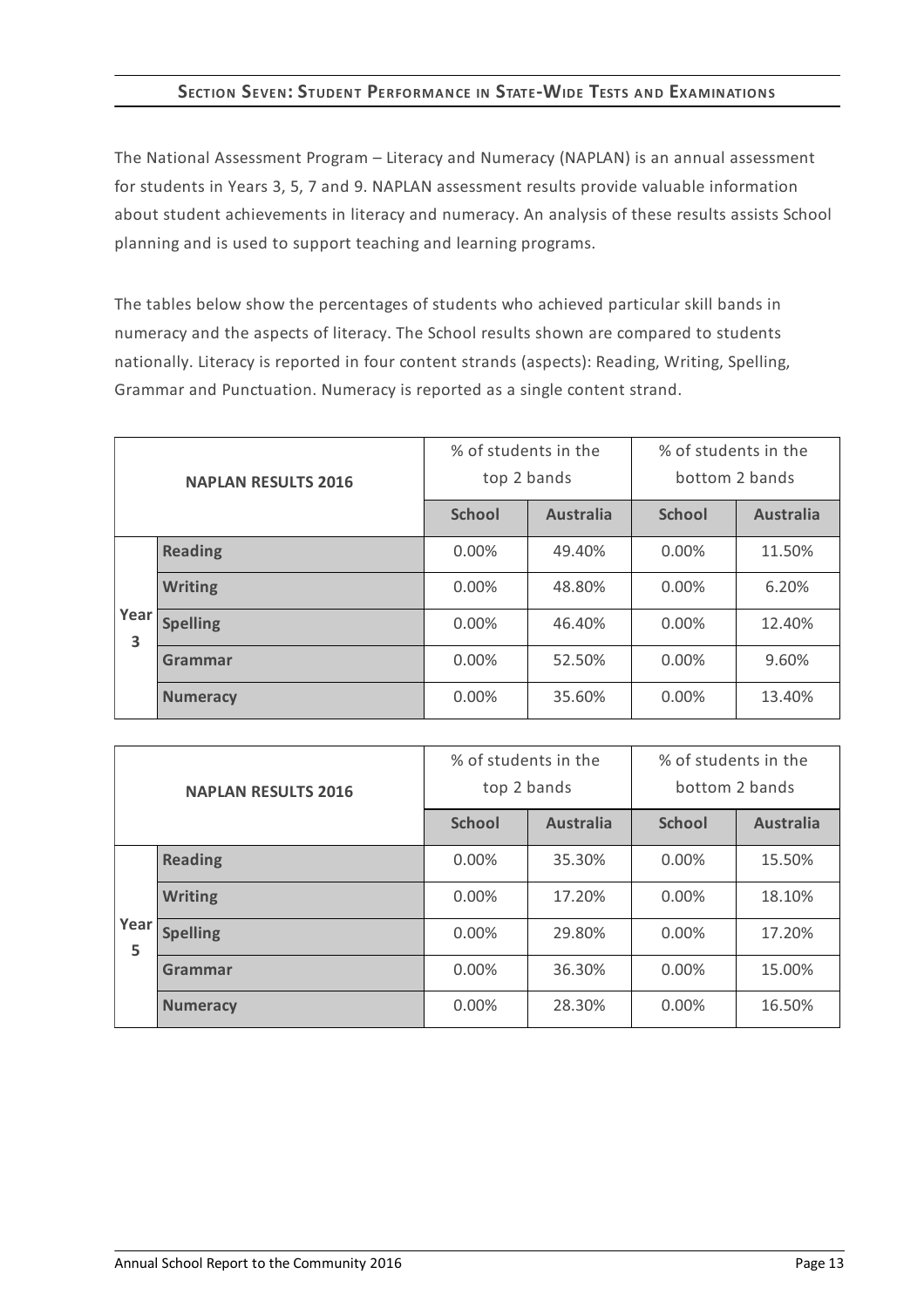### **Student Welfare Policy**

The school's Pastoral Care Policy is based on the Bishop's Commission Policy 'Pastoral Care In The Catholic Systemic Schools Of The Armidale Diocese'. It is a plan for promoting the wellbeing and mental health of all members of the school community. Behaviour is maintained at a high level within the school, with the parents and teachers working together for the benefit of all students. Students deserve to learn in a positive environment and teachers deserve to be able to teach effectively without behavioural disruptions. All are involved in building our school community by; having a sense of belonging, welcoming each other, being known and respected and recognising, appreciating and affirming the giftedness of each person. The class is the central focus for pastoral care enabling children to belong to a significant group. Effective teaching which employs a variety of strategies and integrates the academic, spiritual, social and physical aspects of the curriculum and caters for the needs and development of all students is integral to pastoral care.

No changes were made to the School Pastoral Care Policy in 2016.

The full text of the School's Pastoral Care Policy may be accessed on the School's website or at the administration office.

## **Discipline Policy**

Corporal punishment is expressly prohibited in this School. The School does not sanction administration of corporal punishment by School persons and non-School persons, including parents, to enforce discipline in the School.

Sacred Heart Primary School seeks to provide a safe and supportive environment which; minimises risk of harm and ensures students feel secure, supports the physical, social, academic, emotional and spiritual development of pupils and provides policies and programs that develop a sense of self-worth and foster personal development. Sacred Heart Primary School bases its Discipline Policy on the Bishop's Commission Policies Pastoral Care In The Catholic Systemic Schools Of The Armidale Diocese, Policy On Suspension, Expulsion Or Exclusion Of Students In Catholic Schools In The Diocese Of Armidale and Management Of Drug Related Issues In Catholic Schools In The Diocese Of Armidale. These policies are characterised by procedural fairness and are discussed with students on a regular basis.

No changes were made to the school discipline policy in 2016.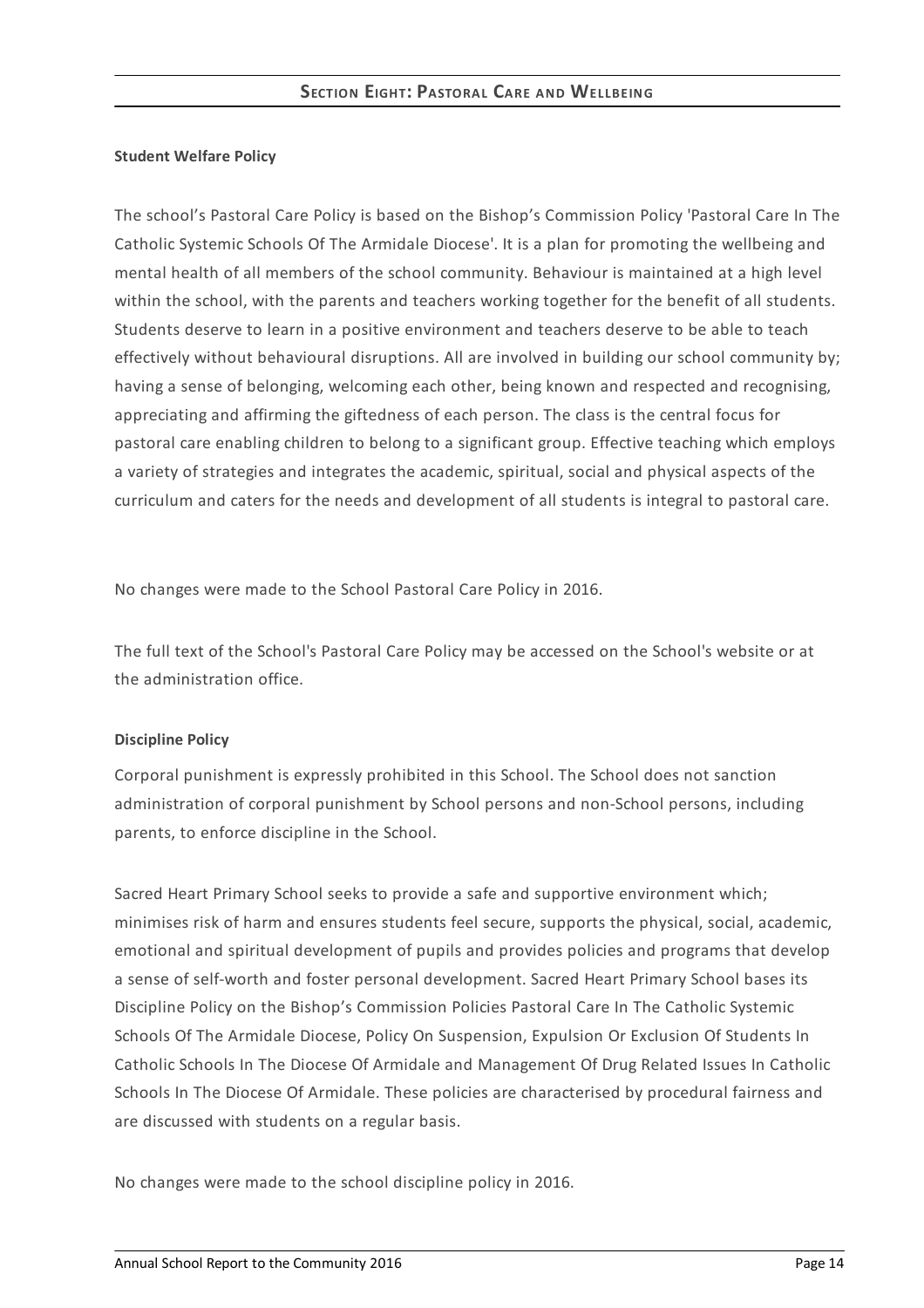The full text of the School's Student Discipline Policy may be accessed on the School's website or at the administration office.

# **Anti-Bullying Policy**

The Catholic Schools Office, Armidale has established a *Student Anti-Bullying Policy* which is implemented by our school and all systemic schools in the Diocese. It provides a framework for school communities to work together to prevent and address issues of student bullying, in order to build respectful relationships that respond effectively and sensitively to the needs of each person. The Catholic Schools Office (CSO) monitors the implementation of this policy. No changes were made to the policy this year.

The full text of the *Anti-Bullying Policy* may be accessed on the School's website, the administration office or at the CSO website.

# **Complaints and Grievances Resolution Policy**

The Diocese of Armidale has established a *Staff Grievance Policy* which is implemented by our school in the Diocese. Each school also has an individual Grievance Policy and Procedure for dealing with matters at a school level. The rationale for these policies is that within the reality of the schooling experience, it is recognised that, from time to time, misunderstandings and differences of opinion will occur, and that these need to be resolved satisfactorily. Addressing such matters within a framework of dignity, respect and truth can provide powerful opportunities to model the love of Christ in the reality of our contemporary world. The Catholic Schools Office monitors the implementation of these policy. No changes were made to the policy this year.

The full text of the individual policies may be accessed on the School's website, the administration office or at the CSO website.

## **Initiatives Promoting Respect and Responsibility**

The values of our school community are enshrined in school behaviour policies and enhance the strong school culture of providing a balanced curriculum in an environment which is safe, friendly and supportive of individual needs. The goals of the National Safe Schools Framework continue to be promoted through this statement and via school activities including visiting the residents of the local hospital and participation in social justice efforts such as Caritas and St Vincent de Paul campaigns. Our student leaders act as great role models for younger students and accept responsibility for a number of tasks around the school, especially the organisation and running of the school weekly assemblies as well as being the presenters of our annual school presentation night. Other events such as Clean up Australia Day, ANZAC and Remembrance Day and the Christmas Tree display were opportunities for the students to participate in communal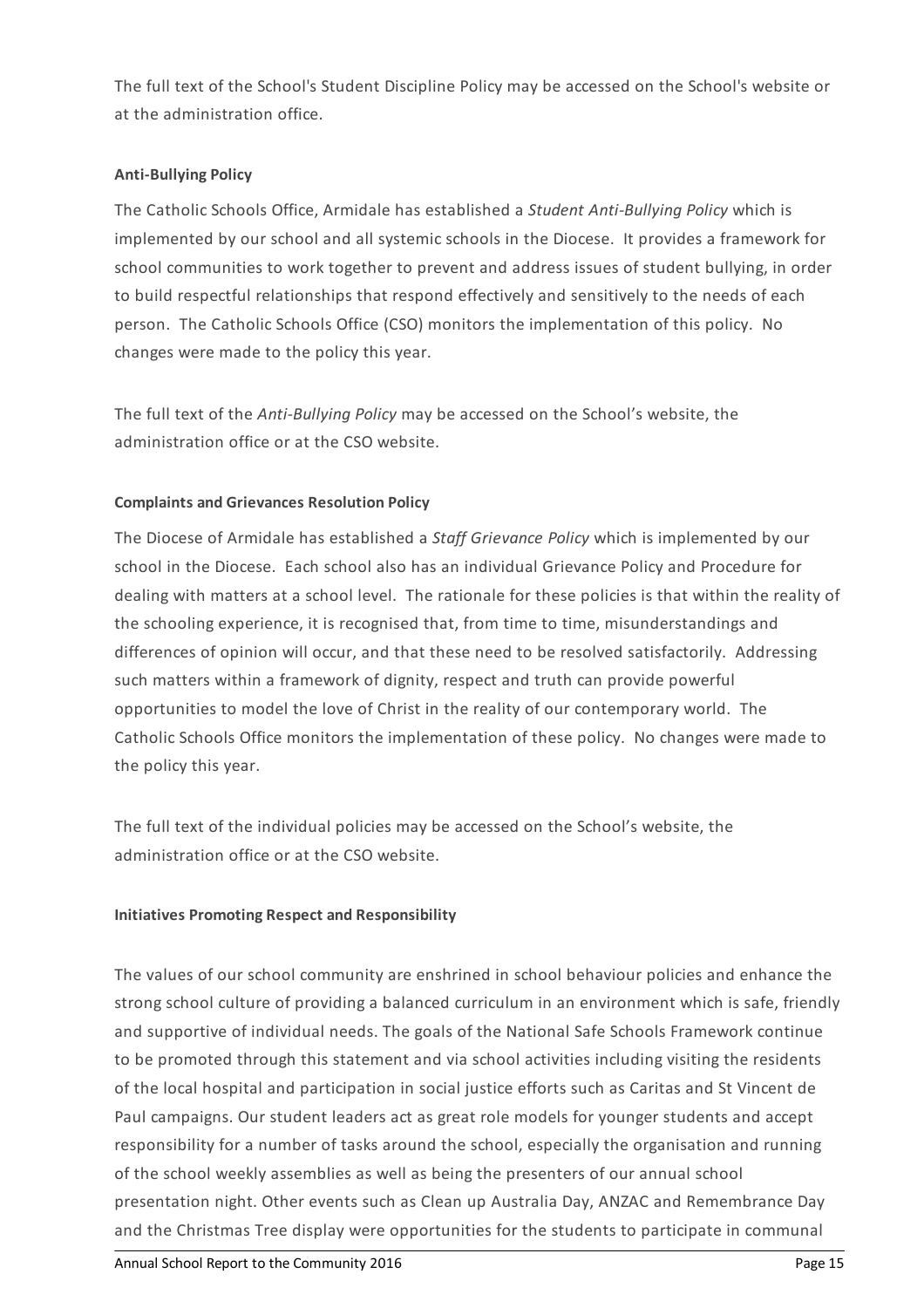activities as respectful and responsible citizens.This year the school established a Mini-Vinnies Group and so far they have conducted activities such as raising funds to send two children to school overseas and sending unwanted books to schools in Vanuatu.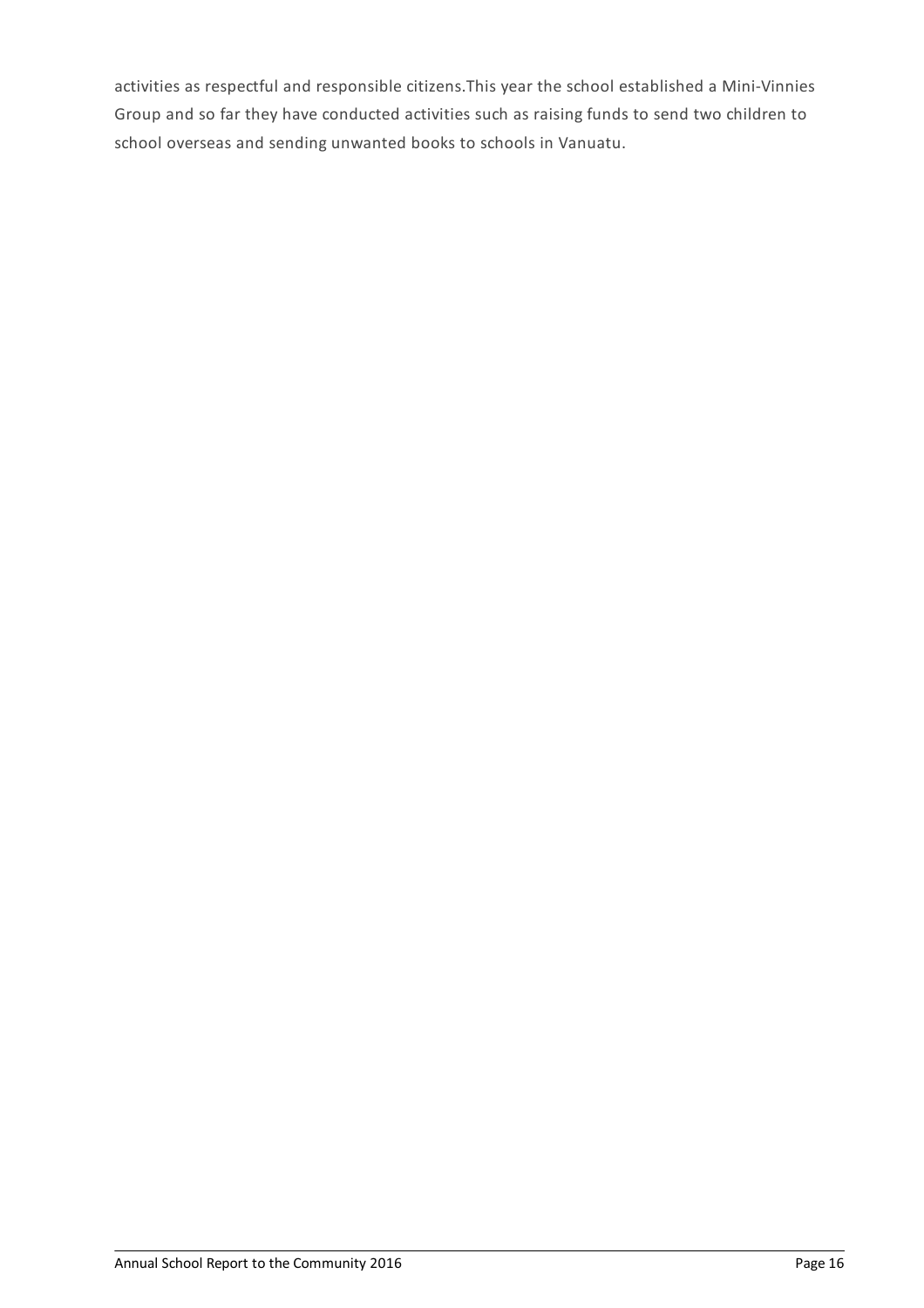Each year, the School develops an Annual Improvement Plan indicating the intended key improvements for student learning outcomes. The plan is drawn from the School's Strategic Improvement Plan and informed by the Catholic School's Office Annual Improvement Plan. The School engages in an annual evidence-based evaluation of its effectiveness against these external standards in collaboration with the Schools Consultant.

# **Key Improvements Achieved in 2016**

- **Implementation of a Whole School Agreed Practice for the teaching and learning of** Mathematics.
- **Development and implementation of a Whole School Agreed Practice for the teaching and** learning of English.
- **Implementation of fortnightly Professional Learning Meetings to focus on student data as** a means of maximising student growth.
- **Staff beginning online programming for English, Mathematics, History and Geography.**
- **Incorporating Catholic Core Values and Principles in the School's Science, History,** Geography
- Improving communication between school and parents with the introduction of a school base app and also a new school web page.
- Greater involvement with various activities held within the Boggabri community.
- **Establishing a Mini Vinnies group.**
- Students and staff celebrating Mass on a weekly basis.
- **Implementing various projects to improve the general appearance of the school.**
- Implementation of the new History and Geography syllabi across Kindergarten-Year 6.
- Continuation of staff and Years 2-6 students with use of 1:1 chrome books.
- All teaching staff using the AITSL frame work in guidance to develop Professional Learning Plans.

## **Priority Key Improvements for 2017**

- Continue aligning and embedding the AITSL Framework and National School Improvement Tool to the School Improvement Plan, School Action Plan and Professional Learning Plans.
- Educational Assistant and School Secretary to have more input with PLT meetings.
- Further development of Core Catholic Principles and Values and its embedding in activities in all Key Learning Areas.
- A focus on Assessment for, as and of learning.
- Continuation of a whole school Mathematics Program.
- Further development of the PLC framework within the school.
- Developing and facilitating a whole school approach to Literacy.
- **Staff use online programming for all Key Learning Areas.**
- $\blacksquare$  Modifying of scope and sequences that show evidence of prioritised learning.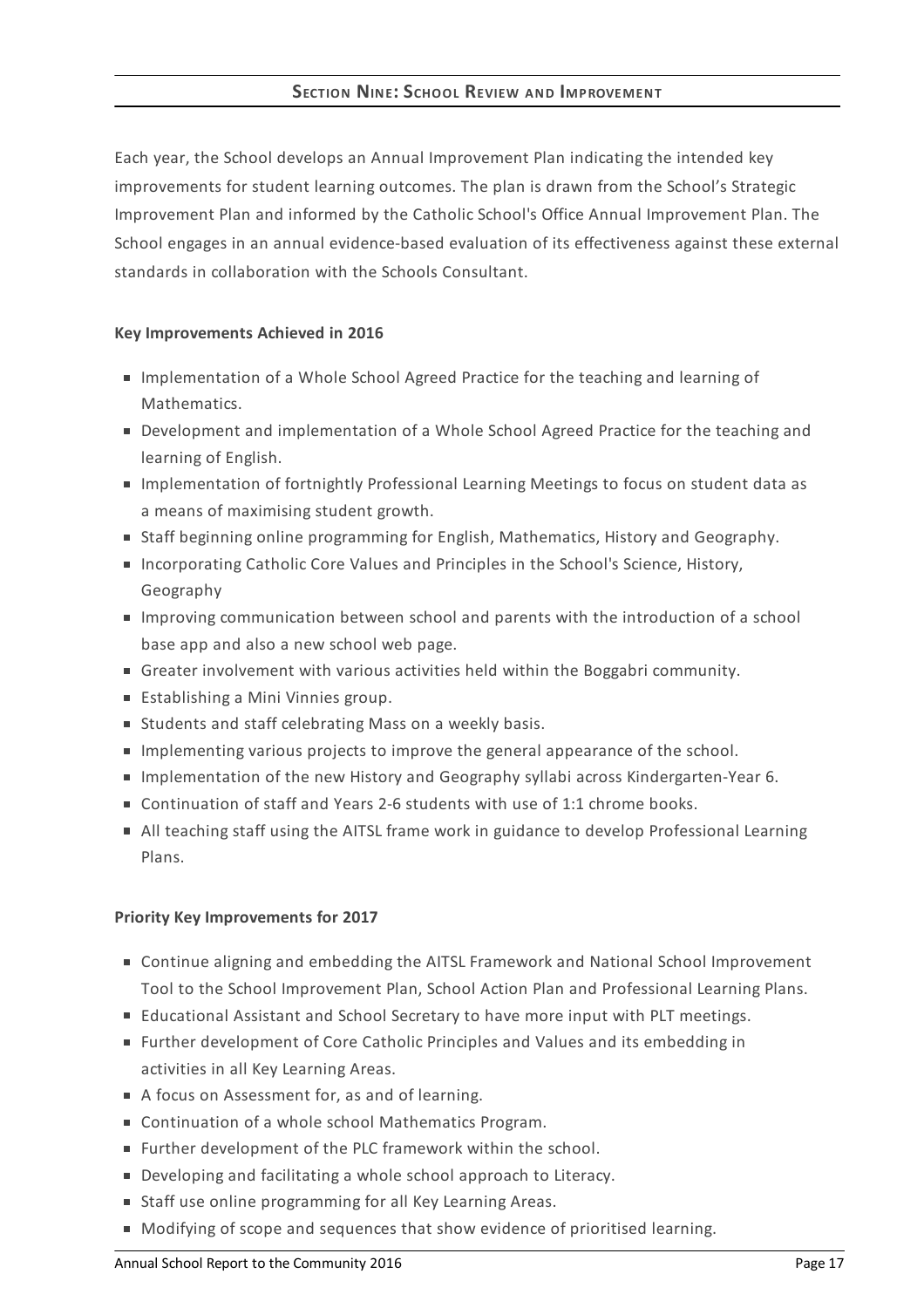# **SECTION TEN: PARENT, STUDENT AND TEACHER SATISFACTION**

The opinions and ideas of parents, students and teachers are valued and sought. Their suggestions are incorporated into planning for and achieving improved outcomes for students. This year, the School has used a variety of processes to gain information about the level of satisfaction with the School from parents, students and teachers.

### **Parent Satisfaction**

Sacred Heart Primary School is delighted to provide you with summarised results of the school parent survey undertaken in August 2016. Key feedback areas included: Catholic Ethos, Leadership, Teaching and Learning, Resources and Improvement Processes. Parents responded to standard statements by choosing one of six options. In addition, open questions provided parents with the opportunity to elaborate on feedback. The survey response rate was 52.9%. Sacred Heart Primary School achieved an overall satisfaction score of 86%. Sacred Heart Primary School would like to sincerely thank parents for their participation in this survey. Feedback will assist in delivering real benefits to students.

Areas of commendation included: caring and approachable teachers, the family environment our school provides, the attention paid to the educational and pastoral needs of all the students.

Areas of suggested improvement included: renovating the canteen and having permanent sporting equipment on the school oval.

## **Student Satisfaction**

Sacred Heart Primary School is delighted to provide you with summarised results of the school student survey undertaken in August 2016. Key feedback areas included: Catholic Ethos, Leadership, Teaching and Learning, Resources and Improvement Processes. students responded to standard statements by choosing one of six options. In addition, open questions provided students with the opportunity to elaborate on feedback. The survey response rate was 85.7%. Sacred Heart Primary School achieved an overall satisfaction score of 94%. Sacred Heart Primary School would like to sincerely thank students for their participation in this survey. Feedback will assist in delivering real benefits to students.

Areas of commendation included: the availability of resources, the introduction of 'House Days' and how all of the students respect each other..

Areas of suggested improvement included: fixing the cracks in the classroom and purchasing more sporting equipment.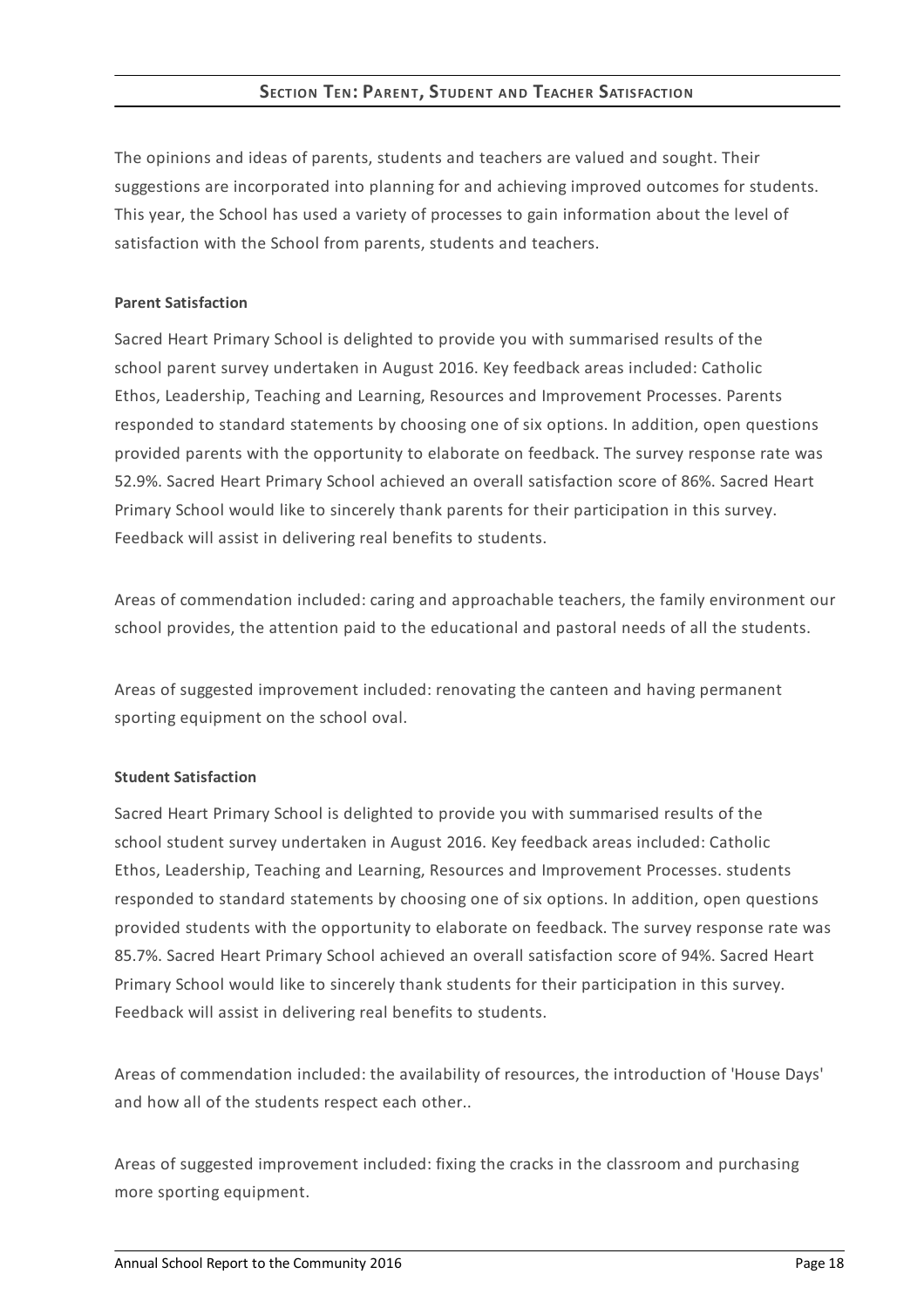## **Teacher Satisfaction**

Sacred Heart Primary School is delighted to provide you with summarised results of the school staff survey undertaken in August 2016. Key feedback areas included: Catholic Ethos, Leadership, Teaching and Learning, Resources and Improvement Processes. students responded to standard statements by choosing one of six options. In addition, open questions provided staff with the opportunity to elaborate on feedback. The survey response rate was 71.4%. Sacred Heart Primary School achieved an overall satisfaction score of 89%. Sacred Heart Primary School would like to sincerely thank staff for their participation in this survey. Feedback will assist in delivering real benefits to students.

Areas of commendation included: how all of the staff know each of the students academically and socially and are adjusting their teaching to suit all individual needs, the welcoming atmosphere of the school and the interaction with the parents and the wider community.

Areas of suggested improvement included: increasing student numbers, more modern maintained and cleaner facilities and more emphasise on utilising each staff member's interests and strengths.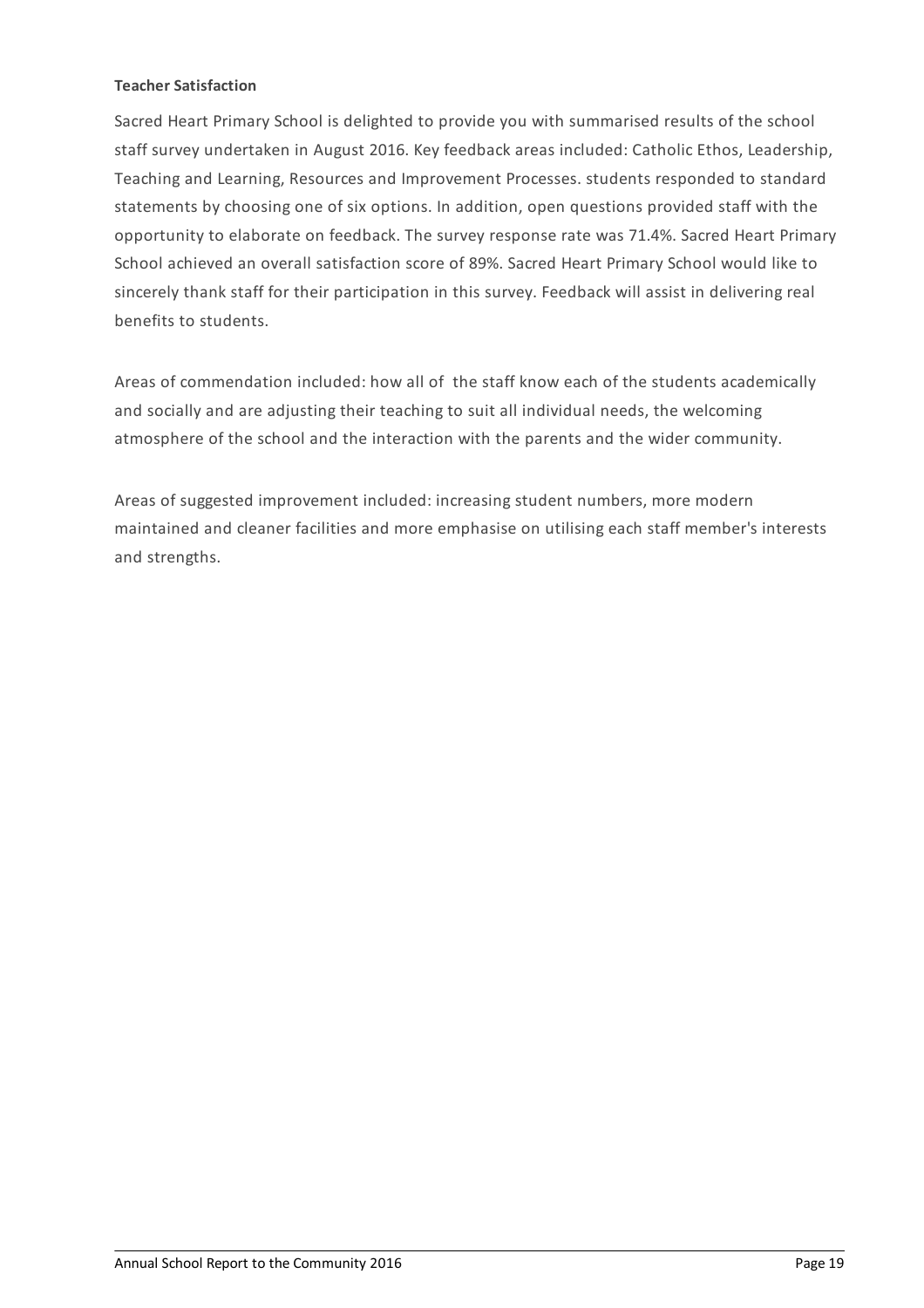# **SECTION ELEVEN:FINANCIAL STATEMENT**



This School Financial Information is based on the detailed information provided to the Commonwealth Government in the Commonwealth Financial Questionnaire. School Financial Information for the 2016 year is detailed below:

| <b>RECURRENT and CAPITAL INCOME</b>        |           |  |
|--------------------------------------------|-----------|--|
| Commonwealth Recurrent Grants <sup>1</sup> | \$432,878 |  |
| Government Capital Grants <sup>2</sup>     | \$0       |  |
| State Recurrent Grants <sup>3</sup>        | \$131,241 |  |
| Fees and Private Income <sup>4</sup>       | \$54,345  |  |
| Other Capital Income <sup>5</sup>          | S0        |  |
| Total Income                               | \$618,464 |  |

| <b>RECURRENT and CAPITAL EXPENDITURE</b>   |           |  |
|--------------------------------------------|-----------|--|
| Capital Expenditure <sup>6</sup>           | \$1,112   |  |
| Salaries and Related Expenses <sup>7</sup> | \$503,566 |  |
| Non-Salary Expenses <sup>8</sup>           | \$108,217 |  |
| <b>Total Expenditure</b>                   | \$612,895 |  |

#### **Notes**

- 1. Commonwealth Recurrent Grants includes recurrent per capita grants and special purpose grants.
- 2. Government Capital Grants includes all capital grants received from the Commonwealth and State Governments.